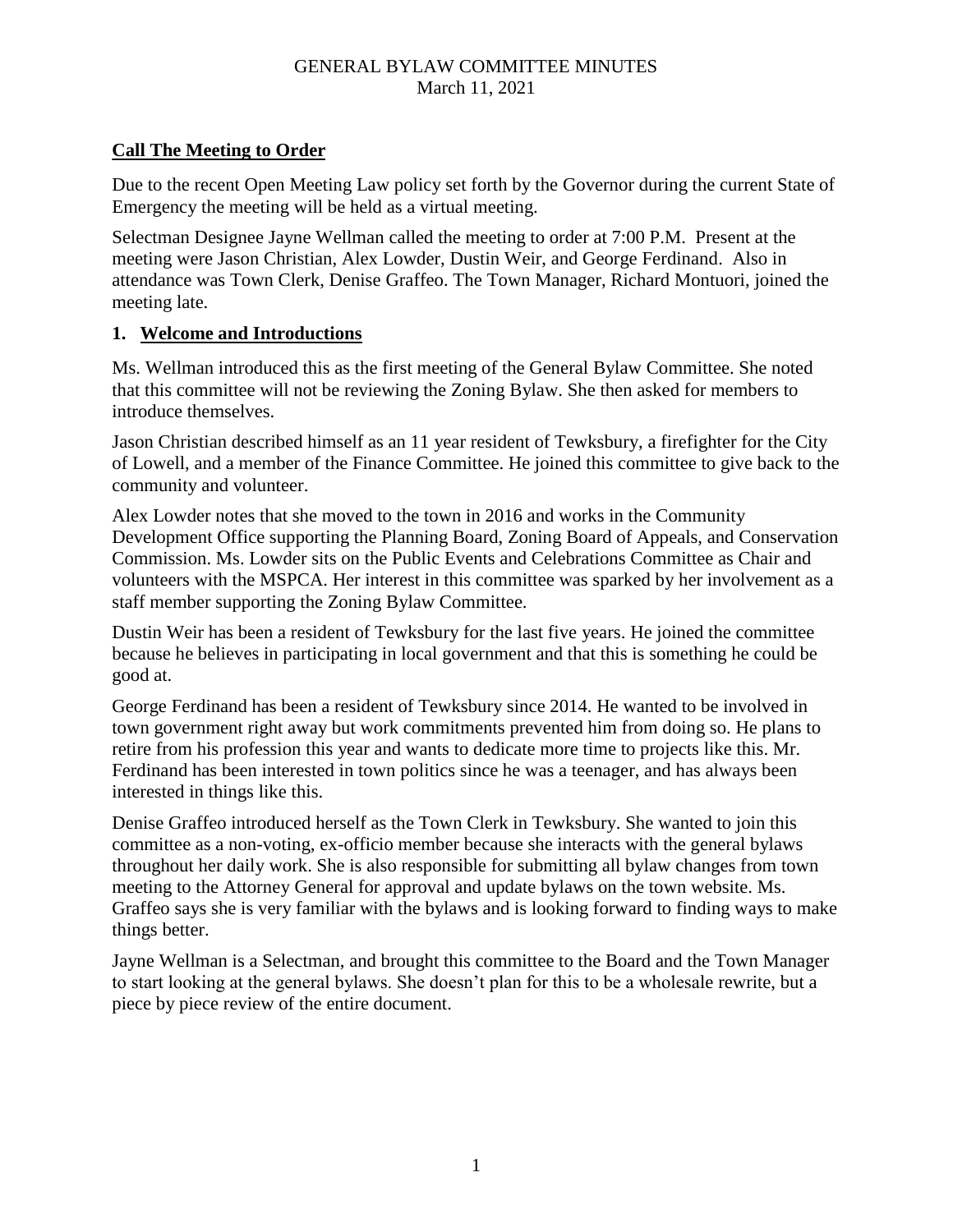## GENERAL BYLAW COMMITTEE MINUTES March 11, 2021

#### **2. Committee Organization**

Ms. Wellman stated that the committee needed to elect officers.

**MOTION:** Mr. Ferdinand made a motion to nominate Jayne Wellman as Chairperson. The motion was seconded by Mr. Christian and unanimously voted 5-0.

**MOTION:** Mr. Christian made a motion to nominate himself, Jason Christian, as Vice Chairperson. The motion was seconded by Mr. Ferdinand and unanimously voted 5-0.

**MOTION:** Ms. Lowder made a motion to nominate herself, Alex Lowder, as Clerk. The motion was seconded by Mr. Ferdinand and unanimously voted 5-0.

# **2a. Meeting Dates**

Ms. Wellman asked if everyone is available for the second Thursday of each month, and if 6:00 PM works as well. All members agreed this will be the target for all meeting dates and times. Ms. Wellman will put together a meeting calendar using these dates and times.

## **2b. Agenda Topics**

Ms. Wellman suggested having sections on the agenda for recommendations from town staff as well as town boards and committees. For example, the Beautification Committee plans to vote as a group what to present to the committee. In addition to staff and committees, the general public should also be able to submit recommendations for the committee to discuss. To date, Ms. Wellman noted that she has already received public interest in fence bylaws and noise bylaws.

Ms. Graffeo noted that there are times where the town bylaws mirror state bylaws, and we need to make sure changes stay consistent and not contradict state law.

# **2c. Methodology**

Ms. Lowder suggested the best way to tackle the entire review of the bylaw is to break it up into parts to undertake before each town meeting, twice per year. This may become complicated as some sections of the bylaw are more complicated by state law or require expert review.

Mr. Montuori joined the meeting at 7:24 P.M.

Mr. Weir asked if it is part of the committee's charge to clean up language and modernize some of the bylaws to make them easier to understand. Ms. Wellman confirmed this, and noted that includes some bylaws in conflict with state law.

Ms. Lowder stated that she thinks outreach throughout the process should be included in the methodology discussion for this committee. She notes that it will be important to promote transparency and community involvement so residents feel a part of the process, and that decisions aren't being made without their input.

Ms. Wellman and Ms. Lowder discussed establishing a social media presence for the committee through town channels. Ms. Lowder also expanded on the idea of dedicated community outreach sessions outside of formal meetings. She noted the importance of going out into the community rather than always holding meetings at town hall or other municipal buildings to make the committee more accessible. Ms. Wellman stated outreach will be its own agenda item going forward.